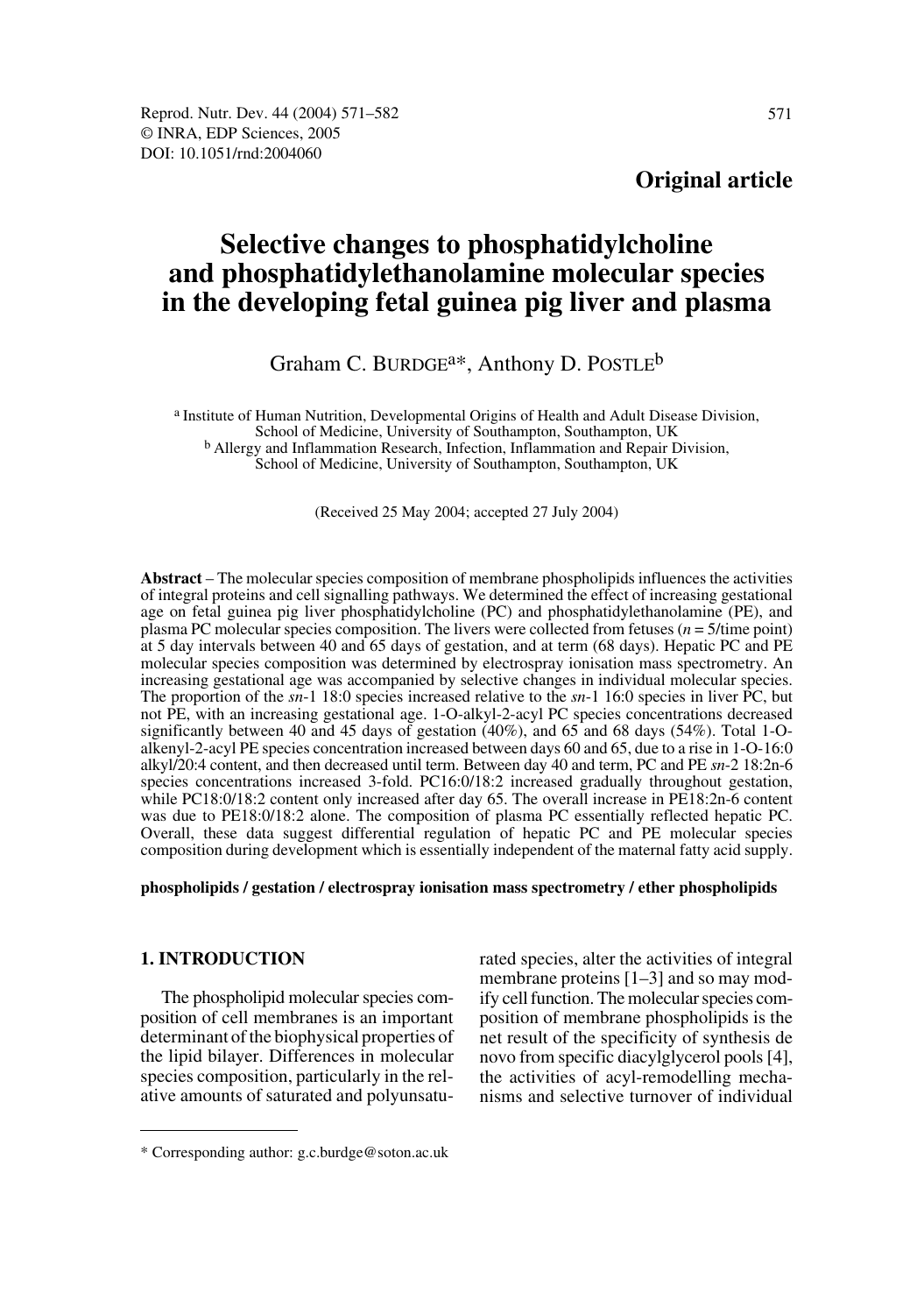molecular species [5–7]. *N*-methylation of phosphatidylethanolamine (PE) may also be an important source of phosphatidylcholine (PC), particularly in the liver [8]. Together the activities of these pathways result in tissue-specific membrane phospholipid compositions. This implies tailoring of the biophysical properties of the phospholipid bilayer to the functional requirements of membrane proteins within individual tissues.

Development of the brain is associated with specific temporal changes to PC and PE molecular species compositions that are largely associated with the accumulation of docosahexaenoic acid (22:6n-3) [9]. In particular, early development is associated with the accumulation of 22:6n-3 into the *sn*-1 palmitoyl PE species while in late gestation 22:6n-3 is preferentially assimilated into the *sn*-1 oleoyl and *sn*-1 stearoyl species. This suggests that the maturation of the fetal guinea pig brain may be associated with increased incorporation of 22:6n-3 into phospholipid molecular species with slower rates of turnover [6, 7]. In the developing lung there is a progressive decrease in PC16:0/ 18:1 and an increase in PC16:0/16:0 which is associated with the maturation of pulmonary surfactant synthesis [10].

In addition to the synthesis and maintenance of cell membranes, phospholipid biosynthesis in the hepatocyte is critical for the assembly and secretion of VLDL [11]. In adult rats [4] and guinea pigs [12], there is a close correlation between the molecular species composition of hepatic and plasma PC, suggesting that the bulk pool of hepatic PC is destined for mobilisation into VLDL. Moreover, in addition to its structural role in lipoprotein particles, plasma PC is an important carrier of long-chain polyunsaturated fatty acids (LCPUFA) in the blood and may represent an important mechanism for the supply of LCPUFA from the liver to peripheral tissues.

Evidence suggesting that the composition of hepatic PC and PE, and plasma PC can be modified to meet specific physiological demands associated with fetal and postnatal

development has been provided from pregnancy studies in humans [13], rats [4] and guinea pigs [12]. These show selective changes to hepatic and/ or plasma phospholipid molecular species compositions, in particular an increased 1-palmitoyl-2-docosahexaenoyl-PC (PC16:0/22:6) concentration. This may represent one mechanism to facilitate adequate provision of LCPUFA to developing fetal tissues. In the rat, this increased hepatic PC de novo synthesis is accompanied by decreased acyl remodelling of *sn*-1 palmitoyl to *sn*-1 stearoyl PC molecular species by the Lands pathway [4], and the enrichment in PC16:0/22:6 reflects, in part, an increase in the 16:0/22:6 content of the diacylglycerol substrate pool destined for incorporation into PC.

While this evidence supports the hypothesis that adaptations to maternal lipid synthesis are involved in the directed supply of LCPUFA to the developing fetal brain, the contribution of the fetal liver to this process is not clear. The analysis of liver collected from human infants who were either stillborn or died between 3 and 24 weeks of birth showed a signficant increase in hepatic *sn-*2 18:2n-6 molecular species during early postnatal life [13]. A decline in plasma 22:6n-3 and arachidonic acid (20:4n-6) has also been reported during the first six weeks after birth in human infants [13–16]. Such changes to liver and plasma fatty acid composition have been largely attributed to the major nutritional adaptation from placental to milk feeding and consequently the role of any developmental process independent of nutrition has not been established. The fetal guinea pig represents an ideal model to dissect the relative contributions of nutrition and development on the maturation of fetal liver and plasma phospholipid metabolism. The bulk of fetal cell differentiation and acquisition of cell-specific lipid compositions occur pre-natally and there are minimal changes to maternal guinea pig plasma lipid compositions in late gestation [12].

We hypothesised that the demonstration of co-ordinated changes to the liver and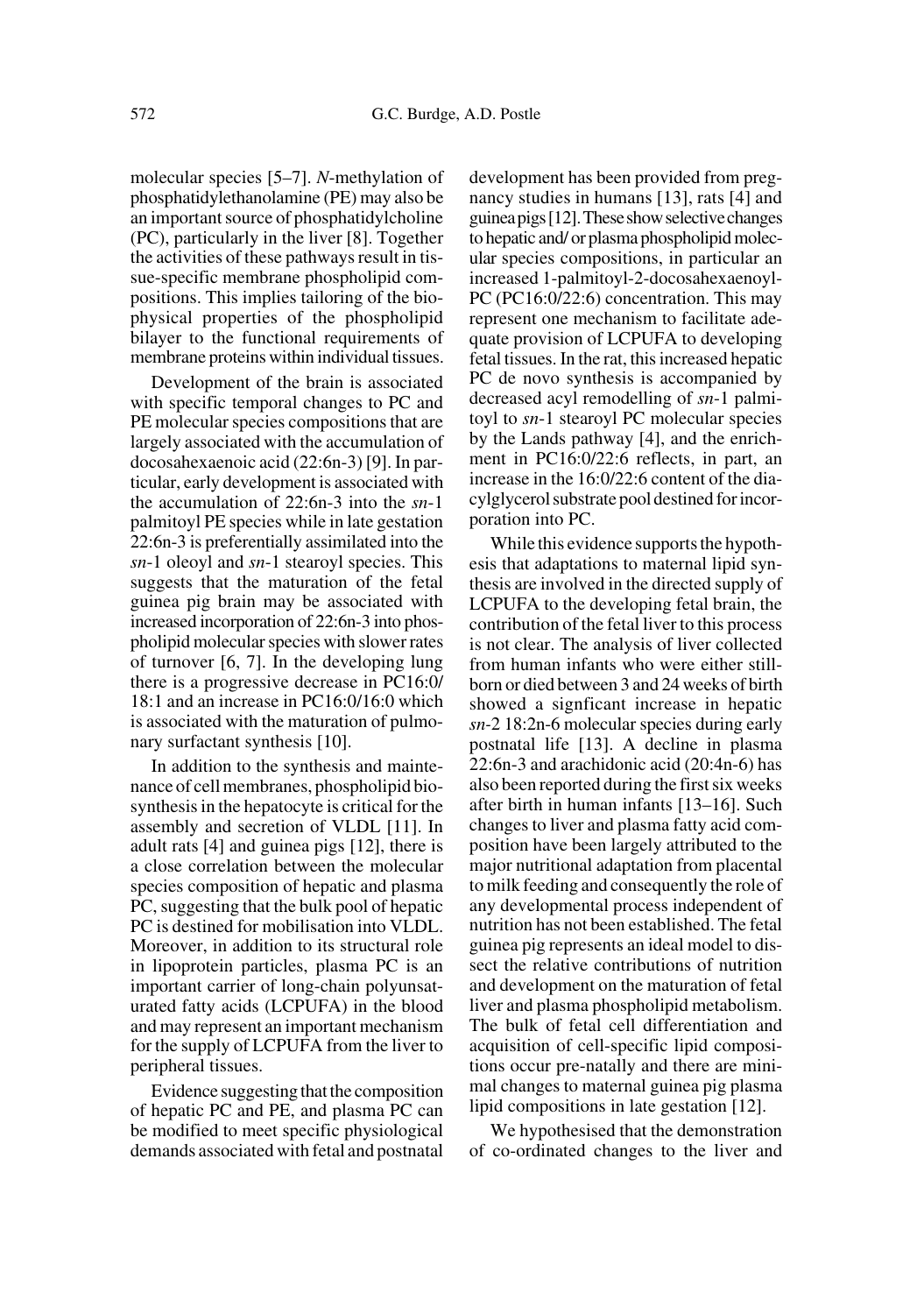plasma phospholipid compositions in the fetal guinea pig, in the absence of altered maternal plasma lipid composition, would support the concept of programmed developmental changes in hepatic phospholipid metabolism. Consequently, we used a highly sensitive electrospray ionisation mass spectrometry (ESI-MS) technique to determine the effect of maturation on the molecular species composition of the developing fetal guinea pig liver PC and PE, and plasma PC.

## **2. MATERIALS AND METHODS**

#### **2.1. Materials**

HPLC grade methanol was obtained from Rathburn Ltd. (Walkerburn, Scotland). All other solvents were from Merck Ltd. (Poole, Dorset, UK). BondElut solid phase extraction cartridges were from Varian (Waltonon-Thames, Surrey, UK). All other reagents were from Sigma-Aldrich Co. Ltd. (Poole, Dorset, UK).

#### **2.2. Animal procedures**

Animal procedures were as described previously [12] and were conducted in accordance with the Animals (Scientific Procedures) Act 1986, UK. Briefly, out-bred virgin female guinea pigs were fed a maintenance diet (FD1; Special Diets Services, Witham, Essex, UK) ad libitum before mating and throughout pregnancy (Tab. I). At five day intervals from 40 days gestation and at term, (day 68) fetuses ( $n = 5$  per gestational age) were delivered by caesarean section and sacrificed as described [6]. Blood was collected by cardiac puncture using ethylenediamine tetraacetic acid as the anticoagulant; plasma was separated from cells by centrifugation and stored at –20°C. The livers were removed, frozen in liquid nitrogen and stored at –20°C.

#### **2.3. Isolation of phospholipids**

Fetal liver (about 100 mg) was homogenised in 0.9% (w/v) NaCl using an Ultra-Turrax homogeniser (Janke and Kunkel,

| Fatty acid                         | Weight percent<br>total fatty acids |
|------------------------------------|-------------------------------------|
| Lauric acid $(12:0)$               | 1.4                                 |
| Myrisitic acid (14:0)              | 5.8                                 |
| Myristoleic acid (14:1)            | 1.0                                 |
| Palmitic acid (16:0)               | 12.6                                |
| Palmitoleic acid (16:1n-7)         | 6.1                                 |
| Stearic acid (18:0)                | 2.4                                 |
| Oleic acid $(18:1n-9)$             | 23.8                                |
| Linoleic acid $(18:2n-6)$          | 22.8                                |
| $\alpha$ -Linolenic acid (18:3n-3) | 16.3                                |
| Arachidonic acid (20:4n-6)         | 6.5                                 |
| Docosapentaenoic acid (22:5n-3)    | 1.4                                 |
| Eicosapentaenoic acid (20:5n-3)    | ND                                  |
| Docosahexaenoic acid (22:6n-3)     | ND                                  |

**Table I.** Fatty acid composition of the guinea pig diet.

Results of the manufacturer's analysis of the fatty acid composition of the guinea pig maintenance diet (total fat content  $8.0 \text{ g} \cdot 100 \text{ g}^{-1}$  feed). ND = not detected.

Staufen, Germany). Total lipids were extracted with chloroform/methanol [17]. Plasma was added dropwise with continual stirring to 2 mL ice cold methanol, followed by the addition of 0.9% (w/v) NaCl so that the total volume of plasma and saline was 0.8 mL [18]. Chloroform (2.0 mL) was then added and total plasma lipids were isolated [17]. PC and PE were purified by solid phase extraction using aminopropylsilica cartridges (100 mg) [18, 19].

## **2.4. Analysis of phospholipid molecular species by electrospray ionisation mass spectrometry**

Molecular species compositions of individual phospholipids were analysed by ESI-MS using a Quattro II triple quadrupole mass spectrometer (Micromass UK Ltd., Manchester, UK) as described [20]. Lipid extracts were dissolved in 20 µL of chloroform:methanol (1:2 v/v) containing 5 mM NaOH and 5 µL introduced by rheodyne valve injection into a flow of methanol:chloroform:water (80:10:10 v/v) pumped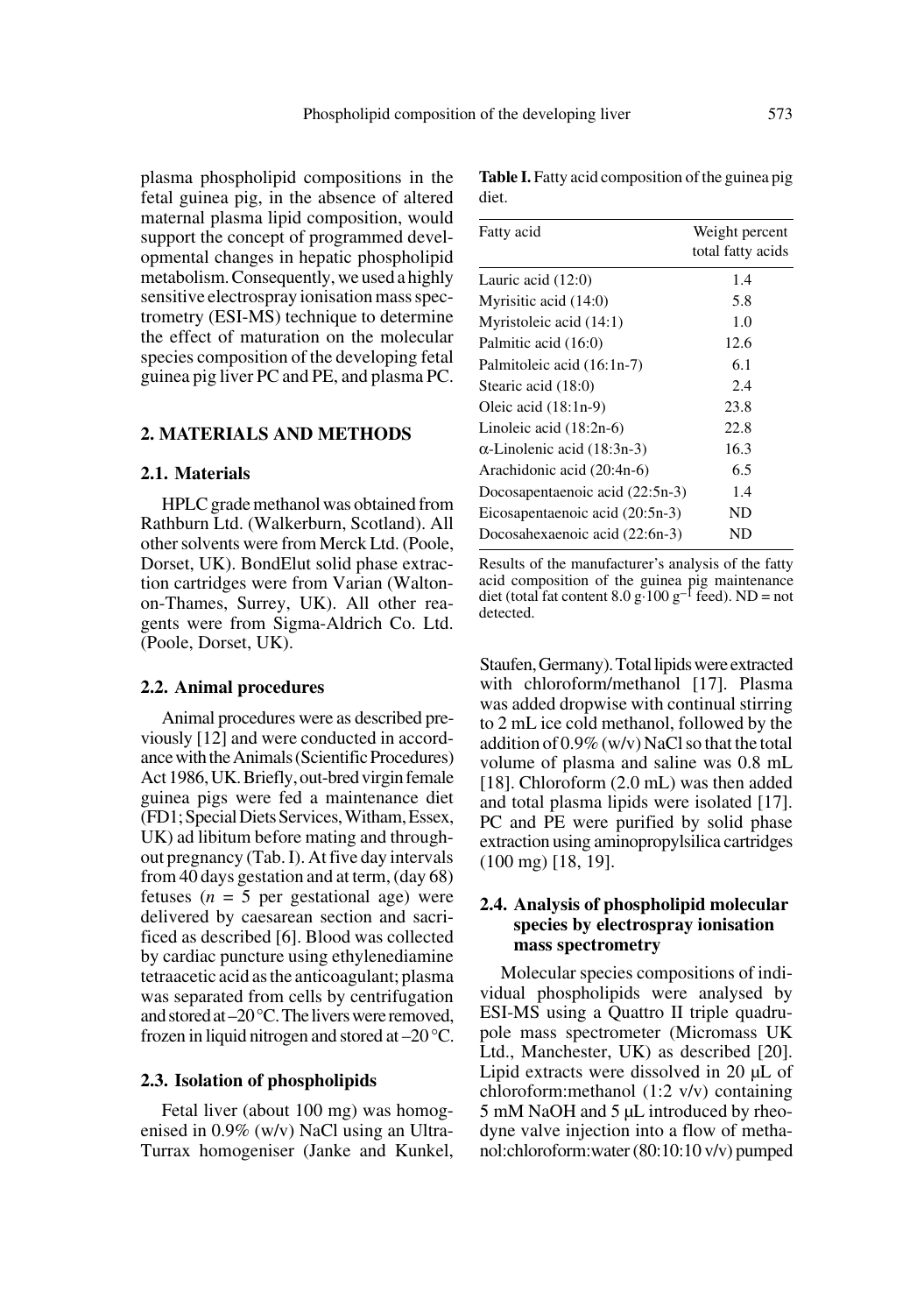at  $10 \mu L \cdot min^{-1}$  into the capillary inlet of the mass spectrometer. PC molecular species were detected as sodiated adducts under positive conditions, [M+Na]+, while PE molecular species were detected as their molecular ions under negative conditions, [M-H]–. Spectra were obtained by signal averaging (typically 1 min) and processed using Masslynx software (Micromass UK Ltd., Manchester, UK). Mole percentage abundance of molecular ions was determined after conversion of data to centroid format after correction for the  $^{13}$ C isotope effect.

The results are initially presented in terms of total numbers of carbon atoms and double bonds in the individual molecular species, since each ion peak may contain multiple species. The molecular species identified were the most prominent for each ion, determined by tandem MS/MS product ion scans after collision gas-induced fragmentation under negative ionisation using argon as the collision gas [20, 21]. Ether-linked species were identified on the basis of a combination of generating only a single fatty acyl fragment ion and their resistance (1-Oalkyl-2-acyl, designated A) or susceptibility (1-O-alkenyl-2-acyl, designated P) to hydrolysis by 1M HCl.

#### **2.5. Statistical analysis**

Data are presented as fractional concentrations of individual phospholipid molecular species. Comparisons of phospholipid molecular species concentrations between gestational ages were performed by one-way ANOVA with Bonferroni post hoc correction for multiple comparisons.

## **3. RESULTS**

## **3.1. Hepatic phosphatidylcholine molecular species composition**

Twenty-one PC molecular species and sixteen PE molecular species were identified in the fetal guinea pig liver. *Sn*-1 16:0 and *sn*-1 18:0 species were the major components of hepatic PC, with smaller amounts of 18:1n-9 (4.3%) species. The proportion of *sn-*1 16:0 species in the fetal guinea pig liver PC at 40 days gestation was approximately twice the content of the *sn-*1 18:0 species (Tab. II). An increasing gestational age between 40 days and term was accompanied by a 26.2% decrease in the *sn*-1 16:0 PC species, an 88% decrease in the single *sn*-1 18:1n-9 (PC18:1/20:4) species and a 65.4% increase in the *sn*-1 18:0 species (Tab. II). At 40 days gestation, the *sn*-1 alkyl species accounted for 13.7% of the PC species, of which 9.8% were the *sn*-1 16:0 species and 3.9% were the *sn*-1 18:0 species (Tab. II). The proportion of total 1-O-alkyl PC species decreased between days 40 and 45 (40%), then remained essentially unchanged until day 65, and then decreased by 54% between day 65 and term (Fig. 1). At term, 1-O-1 16:0 alkyl species accounted for less than 0.1% of PC molecular species and PC18:0 alkyl/18:1 was 62% lower at term compared to day 40.

An increasing gestational age was accompanied by selective changes in the proportions of individual hepatic PC molecular species. The fractional concentrations of the major disaturated species at 40 days gestation PC16:0/16:0 and PC16:0/18:0 decreased progressively throughout gestation (overall changes were  $> 89\%$  and 89.8%, respectively), while the proportions of PC16:0/ 14:0 and PC18:0/18:0 did not change, although there was a non-significant trend towards a reduction in PC18:0/18:0 concentration (Tab. II). There were no significant changes in the concentrations of the monounsaturated species PC18:0/18:1 and PC16:0/16:1. The greatest change in PC composition between 40 days gestation and term was the increase in the concentration of the 18:2n-6 species. This occurred in two phases, between days 40 and 45 (45.0%) and day 60 and term  $(68.7%)$  (Fig. 2). This was due to an overall 2.4 fold increase in the fractional concentration of PC16:0/18:2 and a 3.2 fold increase in PC18:0/18:2. At term *sn*-2 18:2n-6 species accounted for 53.8%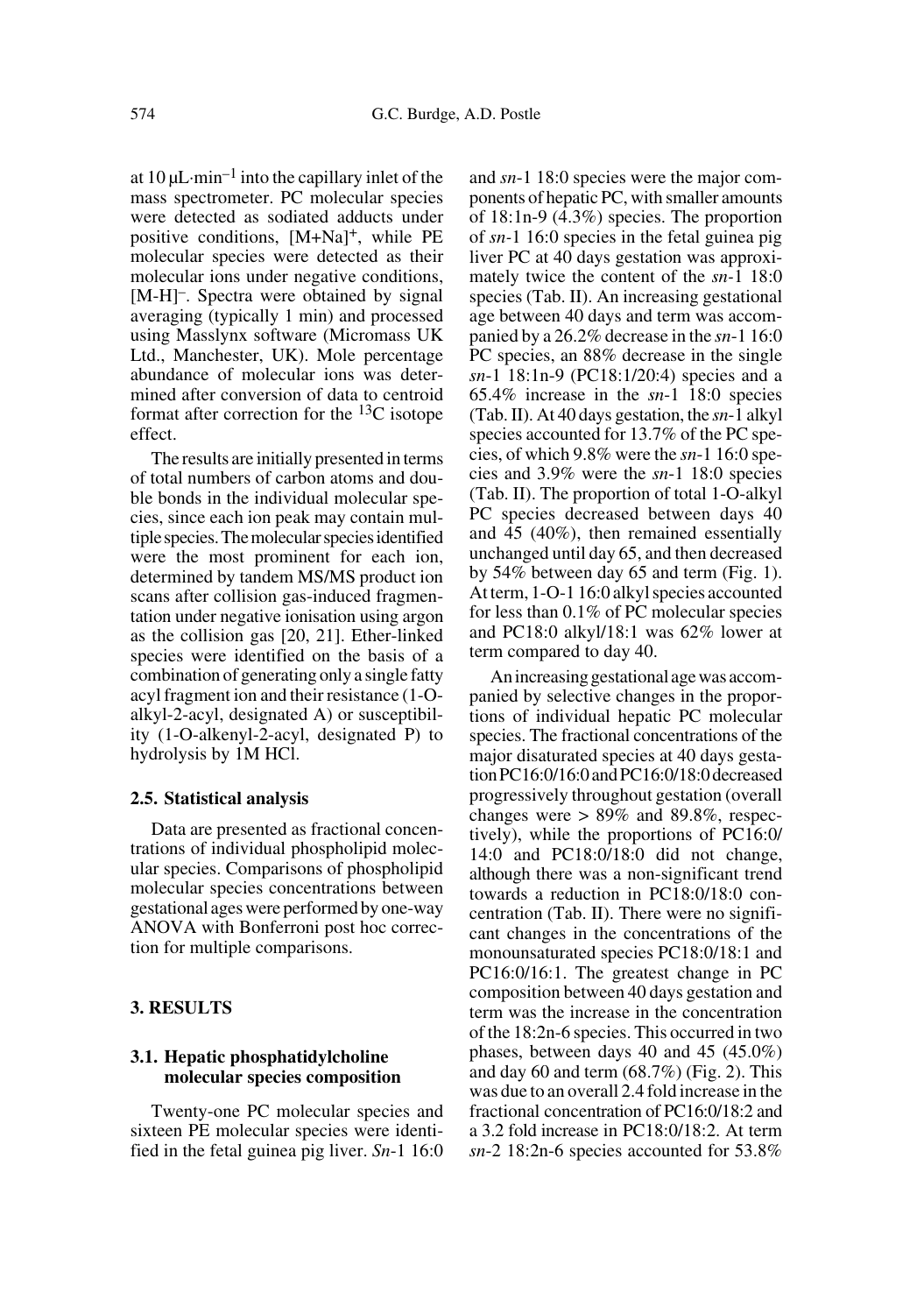|       | Total<br>carbons:<br>double bonds | Predominant<br>molecular<br>species | Gestational age (days) |                                 |                          |                              |                            |                              |                               |
|-------|-----------------------------------|-------------------------------------|------------------------|---------------------------------|--------------------------|------------------------------|----------------------------|------------------------------|-------------------------------|
|       |                                   |                                     | 40                     | 45                              | 50                       | 55                           | 60                         | 65                           | 68                            |
| $M_r$ |                                   |                                     |                        | Fractional concentration $(\%)$ |                          |                              |                            |                              |                               |
|       | $Sn-1$ 16:0 series                |                                     |                        |                                 |                          |                              |                            |                              |                               |
| 728   | 30:0                              | 16:0/14:0                           | $1.5 \pm 0.3$          | $1.3 \pm 0.3$                   | $1.5 \pm 0.1$            | $1.2 \pm 0.2$                | $0.9 \pm 0.6$              | $0.4 \pm 0.5$                | $1.1 \pm 0.5$                 |
| 756   | 32:0                              | 16:0/16:0                           | $7.0 \pm 0.5$          | $5.4 \pm 0.1^a$                 | $5.0 \pm 0.4^{\text{a}}$ | $4.1 \pm 0.2$ <sup>a,b</sup> | $4.4 \pm 0.2^{a,b}$        | $2.4 \pm 0.1^{a-e}$          | $1.6 \pm 0.1^{a-e}$           |
| 784   | 34:0                              | 16:0/18:0                           | $4.9 \pm 0.8$          | $3.7 \pm 0.2^{\text{a}}$        | $3.0 \pm 0.5^{\text{a}}$ | $2.6 \pm 0.5^{\text{a}}$     | $2.9 \pm 0.5^{\text{a}}$   | $1.4 \pm 0.1^{a,b}$          | $0.5 \pm 0.6^{\text{a-e}}$    |
| 742   | 32:0A                             | 16:0/16:0A                          | $0.9 \pm 0.7$          | $0.9 \pm 0.1$                   | $1.7 \pm 0.4$            | $0.4 \pm 0.5^{\text{a-c}}$   | $< 0.1a-d$                 | $< 0.1a-d$                   | $< 0.1a-d$                    |
| 770   | 34:0A                             | 16:0/18:0A                          | $2.4 \pm 1.2$          | $0.5 \pm 0.4^{\text{a}}$        | $0.5 \pm 0.4^{\text{a}}$ | < 0.1 <sup>a,b</sup>         | < 0.1 <sup>a,b</sup>       | < 0.1 <sup>a,b</sup>         | < 0.1 <sup>a,b</sup>          |
| 754   | 32:1                              | 16:0/16:1                           | $5.0 \pm 1.0$          | $4.0 \pm 0.2$                   | $5.0 \pm 0.5$            | $3.4 \pm 0.3$                | $3.4 \pm 0.6$              | $4.1 \pm 0.8$                | $5.1 \pm 1.4$                 |
| 740   | 32:1A                             | 16:0/16:1A                          | $1.4 \pm 0.1$          | $1.1 \pm 0.1$                   | $0.8 \pm 0.5$            | $0.4 \pm 0.6$                | $0.3 \pm 0.4$              | $1.4 \pm 0.3$                | $< 0.01a-f$                   |
| 782   | 34:1                              | 16:0/18:1                           | $12.8 \pm 1.7$         | $10.3 \pm 0.4$                  | $9.8 \pm 0.5^{\text{a}}$ | $7.8 \pm 0.1^{\text{a}}$     | $8.5 \pm 0.6^a$            | $9.5 \pm 0.2^{\rm a}$        | $7.5 \pm 0.2^{a,b}$           |
| 768   | 34:1A                             | 16:0/18:1A                          | $5.1 \pm 1.9$          | $3.2 \pm 0.2$                   | $3.2 \pm 0.5$            | $2.3 \pm 0.2$                | $3.3 \pm 0.6$              | $3.0 \pm 0.9$                | $1.7 \pm 0.2^{\text{a}}$      |
| 780   | 34:2                              | 16:0/18:2                           | $7.7 \pm 1.4$          | $9.4 \pm 0.2$                   | $10.1 \pm 0.6$           | $9.8 \pm 0.3$                | $9.5 \pm 0.7$              | $16.6 \pm 1.0^{a-e}$         | $18.2 \pm 1.0^{a-e}$          |
| 806   | 36:3                              | 16:0/20:3                           | $7.0 \pm 1.2$          | $8.4 \pm 0.1$                   | $6.3 \pm 1.0$            | $6.4 \pm 0.1$                | $5.9 \pm 0.4$              | $5.2 \pm 0.3$                | $6.8 \pm 0.7$                 |
| 804   | 36:4                              | 16:0/20:4                           | $5.1 \pm 0.1$          | $4.6 \pm 0.2$                   | $4.1 \pm 0.1$            | $4.6 \pm 0.3$                | $4.5 \pm 0.3$              | $4.1 \pm 0.3$                | $3.8 \pm 1.1$                 |
| 828   | 38:6                              | 16:0/22:6                           | $3.4 \pm 0.6$          | $3.2 \pm 0.1$                   | $2.6 \pm 0.6$            | $4.1 \pm 0.2$                | $4.3 \pm 0.6$              | $4.2 \pm 0.5$                | $1.1 \pm 0.8^{a-f}$           |
|       |                                   | Total                               | $62.7 \pm 3.9$         | $54.7 \pm 0.6^{\rm a}$          | $52.4 \pm 1.7^{\rm a}$   | $45.8 \pm 1.5^{\rm a}$       | $47.0 \pm 2.3^{\circ}$     | $5.2 \pm 2.0^{\circ}$        | $46.3 \pm 0.5^{\rm a}$        |
|       | $Sn-1$ 18:0 series                |                                     |                        |                                 |                          |                              |                            |                              |                               |
| 816   | 36:0                              | 18:0/18:0                           | $2.2 \pm 0.9$          | $1.5 \pm 0.4$                   | $1.2 \pm 1.1$            | $1.1 \pm 0.0$                | $0.9 \pm 0.1$              | $0.3 \pm 0.5$                | $0.5 \pm 0.7$                 |
| 810   | 36:1                              | 18:0/18:1                           | $6.7 \pm 0.6$          | $7.1 \pm 0.3$                   | $7.7 \pm 0.1$            | $7.8 \pm 0.5$                | $8.1 \pm 0.1$              | $8.2 \pm 0.3$                | $7.4 \pm 0.2$                 |
| 796   | 36:1A                             | 18:0/18:1A                          | $3.9 \pm 0.8$          | $2.7 \pm 0.3$                   | $3.2 \pm 0.5$            | $2.5 \pm 0.2$                | $2.5 \pm 0.3$              | $2.5 \pm 0.1$                | $1.5 \pm 1.1$                 |
| 808   | 36:2                              | 18:0/18:2                           | $11.2 \pm 1.6$         | $18.0 \pm 0.3^{\text{a}}$       | $21.1 \pm 0.4^{a,b}$     | $24.0 \pm 0.4^{a,b}$         | $22.4 \pm 0.7^{a,b}$       | $25.2 \pm 0.8^{\text{a-c}}$  | $35.6 \pm 1.4$ <sup>a-f</sup> |
| 850   | 38:3                              | 18:0/20:3                           | $0.6 \pm 0.4$          | $0.5 \pm 0.3$                   | $0.3 \pm 0.4$            | $< 0.1a-c$                   | $< 0.1a-c$                 | $< 0.1a-c$                   | $< 0.1a-c$                    |
| 832   | 38:4                              | 18:0/20:4                           | $4.8 \pm 1.4$          | $6.5 \pm 0.3$                   | $5.9 \pm 0.7$            | $8.1 \pm 0.4^{\text{a-c}}$   | $8.4 \pm 1.0^{a-c}$        | $5.2 \pm 0.8$ <sup>d,e</sup> | $3.8 \pm 1.1^{b,d,e}$         |
| 856   | 40:6                              | 18:0/22:6                           | $2.1 \pm 0.8$          | $3.4 \pm 0.1$                   | $3.2 \pm 0.6$            | $5.8 \pm 0.5^{\text{a-c}}$   | $6.2 \pm 1.3^{\text{a-c}}$ | $4.2 \pm 0.7$ <sup>d,e</sup> | $1.6 \pm 0.2^{\text{a-f}}$    |
|       |                                   | Total                               | $31.5 \pm 3.4$         | $39.5 \pm 1.1^a$                | $42.5 \pm 1.5^{\rm a}$   | $49.1 \pm 1.6^a$             | $48.5 \pm 1.9^{\circ}$     | $45.6 \pm 2.0^{\circ}$       | $52.1 \pm 1.8^{\text{a-c,f}}$ |
|       | $Sn-1$ 18:1n-9 series             |                                     |                        |                                 |                          |                              |                            |                              |                               |
| 830   | 38:5                              | 18:1/20:4                           | $4.3 \pm 0.6$          | $4.4 \pm 0.2$                   | $3.6 \pm 0.3$            | $3.9 \pm 0.1$                | $3.6 \pm 0.9$              | $2.0 \pm 0.1^{a-e}$          | $0.5 \pm 0.8^{a-f}$           |

Table II. Fetal guinea pig liver phosphatidylcholine molecular species composition.

The results of the analysis of fetal guinea pig liver phosphatidylcholine molecular species composition by electrospray mass spectrometry. Values are mean  $\pm$  SD for  $n = 5$  fetuses. The results which differed significant species comprising less than 0.1% of total were regarded as being too close to the detection limit for precise measurement.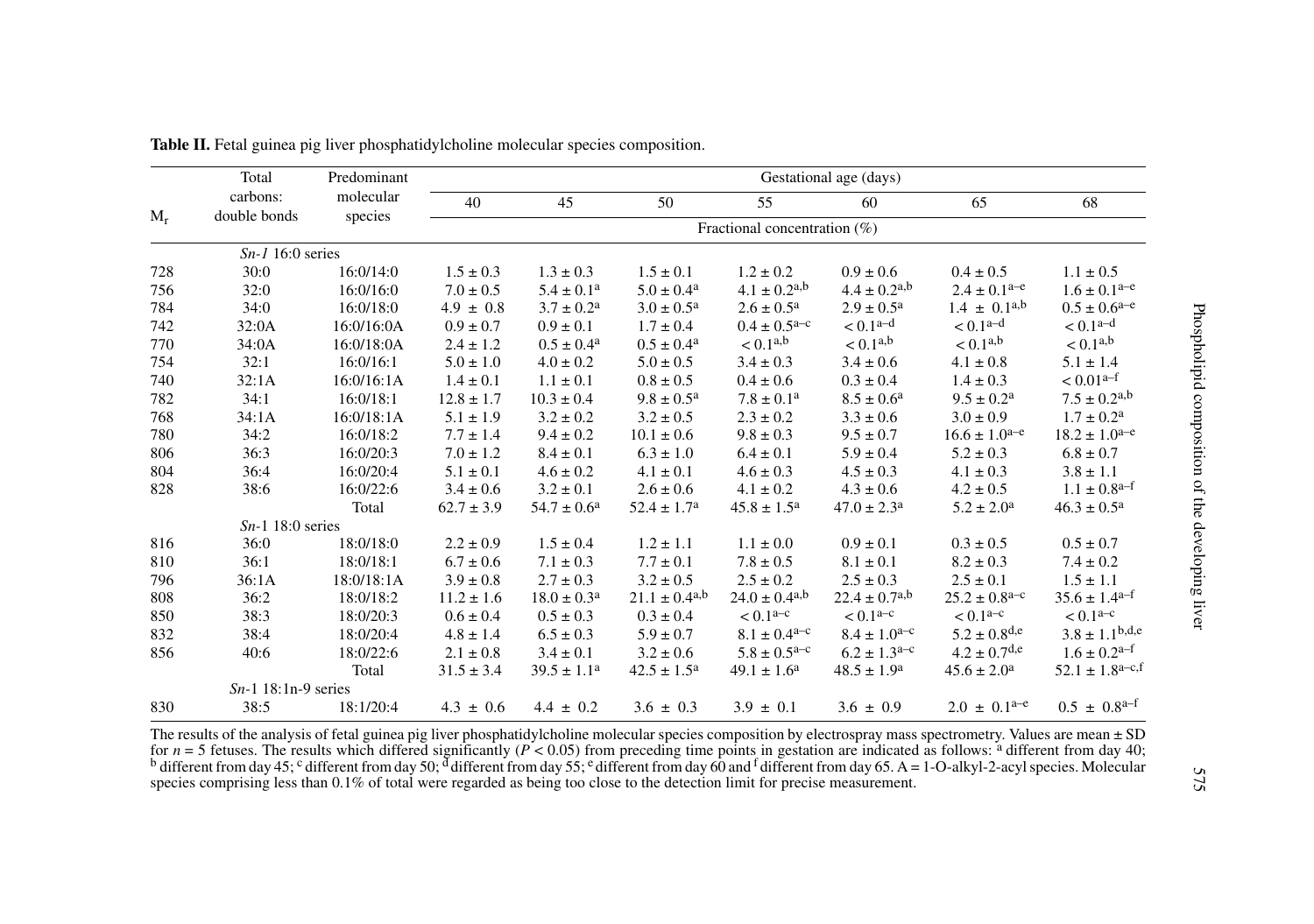

**Figure 1.** Total (mean ± SD) fractional concentrations of 1-O-alkyl-2-acyl PC and 1-O-alkenyl-2 acyl PE molecular species in fetal guinea pig liver PC and PE, respectively (*n* = 5 at each gestational age). The results which differed significantly ( $P < 0.05$ ) from preceding time points in gestation are indicated as follows: <sup>a</sup> different from day 40; <sup>b</sup> different from day 45; <sup>c</sup> different from day 50; <sup>d</sup> different f



**Figure 2.** Total (mean  $\pm$  SD) fractional concentrations of *sn*-2 18:2n-6 molecular species in fetal guinea pig liver PC and PE, and plasma PC  $(n = 5$  at each gestational age). The results which differed significantly ( $P < 0.05$ ) from preceding time points in gestation are indicated as follows:<br><sup>a</sup> different from day 40; <sup>b</sup> different from day 45; <sup>c</sup> different from day 50; <sup>d</sup> different from day 55; <sup>e</sup> differen

of total hepatic PC species compared with 18.9% at day 40 (Tab. II). Significant accumulation of 18:2n-6 into PC18:0/18:2 occurred throughout gestation, whereas there was no significant increase in PC16:0/18:2

until day 65. The fractional concentrations of PC16:0/20:3, PC16:0/20:4 and PC16:0/ 22:6 (Tab. II) did not change during gestation, while the proportion of PC18:0/20:3 concentration decreased to less than 0.1%,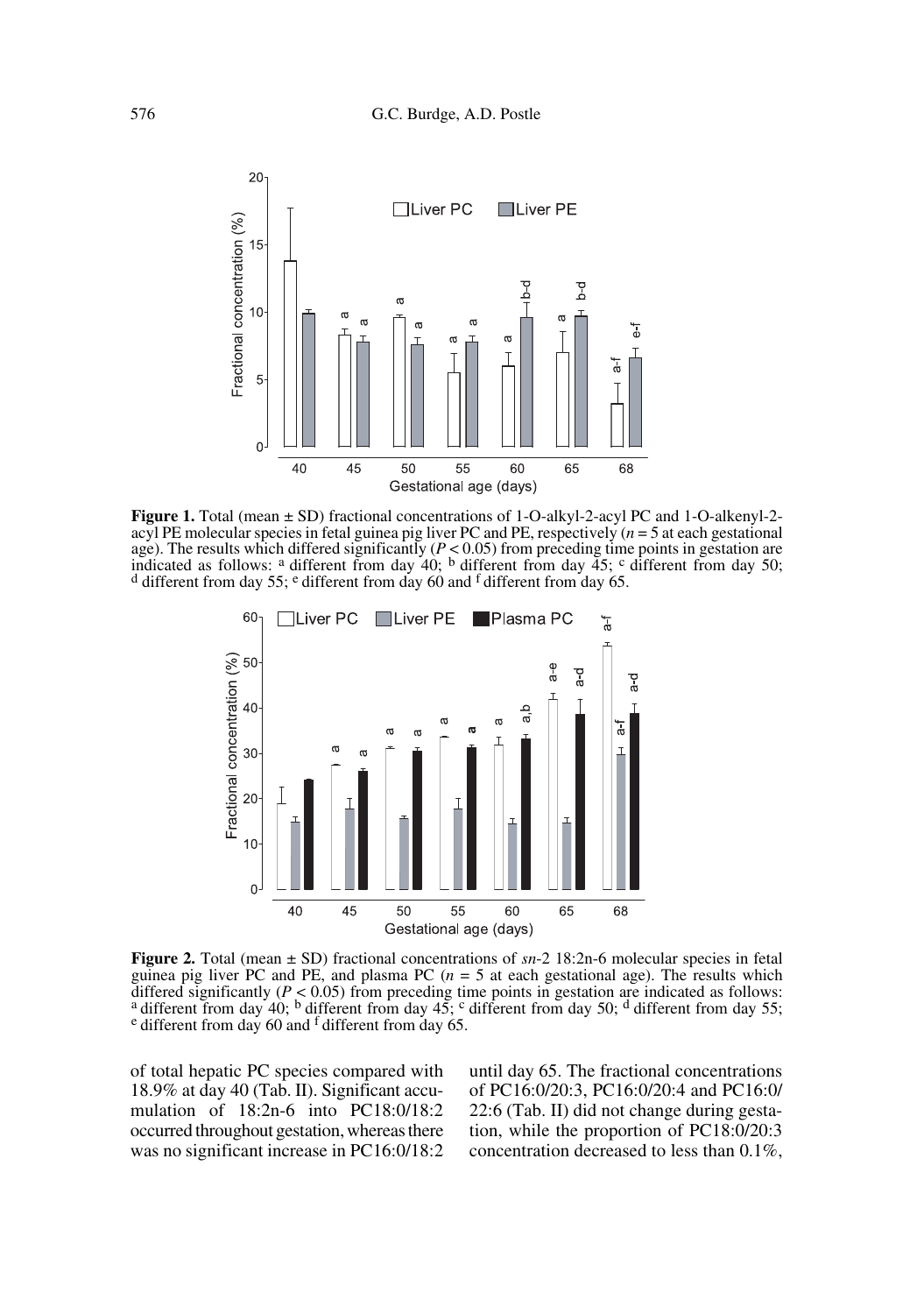and the fractional concentrations of PC18:0/ 20:4, PC18:1/20:4 and PC18:0/22:6 concentrations decreased by 53.1%, 87.2% and 72.4%, respectively, between day 55 and term.

## **3.2. Hepatic phosphatidylethanolamine molecular species composition**

At day 40, hepatic PE contained 2.5 fold more *sn*-1 18:0 PE species compared to *sn*-1 16:0 species, while *sn*-1 16:1n-7 and 18:1n-9 species accounted for 21% of the PE species (Tab. III). There was no significant change in the fractional concentrations of the *sn*-1 16:0 and *sn*-1 18:0 PE species between day 40 and term although there was a trend towards decreased *sn*-1 16:0 and increased *sn*-1 18:0 contents, while the proportion of *sn*-1 16:1n-7 and *sn*-1 18:1n-9 species decreased by 20.4% and 28.9%, respectively. The 1-O-1 alkenyl species accounted for 10% of total PE species at day 40 and 7% at term (Tab. III). However, total 1-O-alkenyl PE species concentration increased transiently between days 55 and 60 (23%), due to an increase in 16:0 alkenyl/20:4 concentration (Tab. III), and then decreased between day 65 and term (32%) (Fig. 1).

There was no change in the proportions of PE16:1/18:3, PE 16:0/18:1, PE16:0 alkenyl/20:4, PE 18:0/18:1, PE18:0/22:5 and PE18:1/18:2 between 40 and 68 days of gestation (Tab. III). There were overall decreases in the concentrations of PE16:0/20:4 between day 60 and term (16.7%), PE18:0/20:4 between day 60 and term (24.5%), PE18:0/ 22:4 between day 65 and term (30.0%) and PE18:1/20:4 between day 40 and term (45.3%). Although there was no change in the proportion of PE18:0/22:6, PE16:0/ 22:6 increased by 46.0% between day 55 and day 60, but decreased (42.4%) to a similar level between day 65 and term (Tab. III). Although PE16:0/18:2 concentration did not change between day 40 and term, the proportion of PE18:0/18:2 increased by 87.0% between day 65 and term (Tab. III and Fig. 2).

## **3.3. Plasma phosphatidylcholine molecular species composition**

Plasma PC was composed of 14 molecular species. There was a greater proportion (approximately 1.5 fold) of the *sn*-1 16:0 species compared to the *sn*-1 18:0 species throughout gestation, while the content of the single *sn*-1 18:1n-9 species (PC18:1/ 20:4) decreased by 47% between day 50 and term (Tab. IV). There was no change in the concentrations of the *sn*-1 16:0 species PC16:0/16:0, PC16:0/16:1, PC16:0/18:1, PC16:0 alkyl/ 18:1, PC16:0/20:3, PC16:0/ 20:4, PC16:0/22:6 between 40 and 68 days of gestation (Tab. IV). Increasing gestational age was accompanied by the disappearance of PC16:0/18:0 after 55 days of gestation and an overall reduction in PC18:0/ 20:4 between day 60 and term (33.8%) and 18:1/20:4 (38.5%) between day 45 and term (Tab. IV). PC16:0/18:2 increased by 39.8% between day 55 and term and PC18:0/18:2 by 28.4% between 45 days gestation and term and total *sn*-2 18:2n-6 species concentration increased from 24% at day 40 to 39% of total PC molecular species at term (Tab. IV and Fig. 2). Although there was no change in PC16:0/22:6 concentration between day 40 and term, PC18:0/22:6 concentration decreased (26.7%) significantly between day 60 and day 68.

#### **4. DISCUSSION**

The molecular species compositions of hepatic PC and PE, and plasma PC presented here were in broad agreement with our previous results of the analysis of late gestation fetal and adult guinea pig liver by HPLC [4, 6, 12]. However, the current analysis by ESI-MS shows that the variety of molecular species present in each phospholipid pool was greater than that reported previously. This emphasises the need for high-resolution analysis to fully characterise membrane phospholipid composition. While the concentration of 22:6n-3 per gram liver tissue increases during development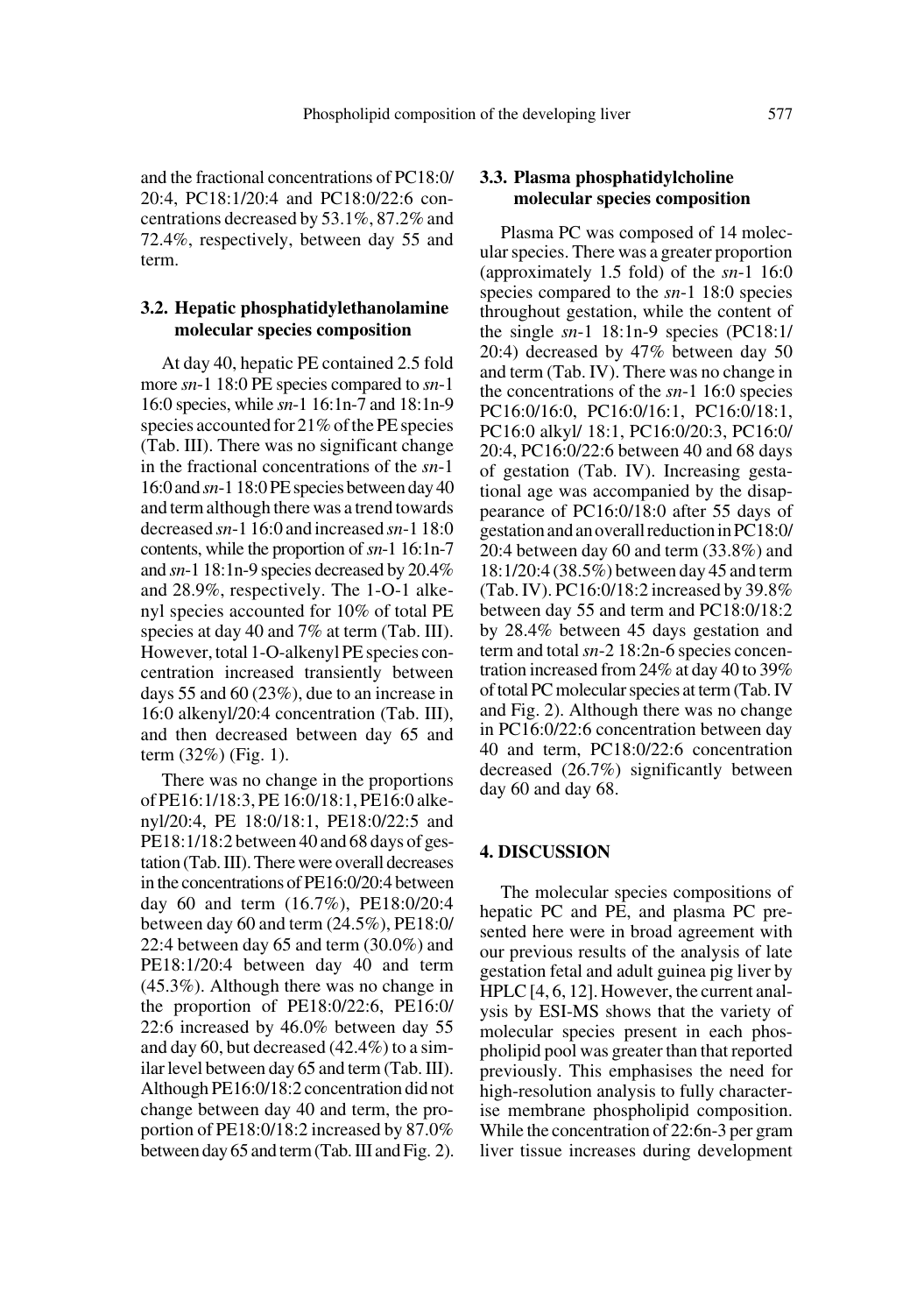|       | Total                    | Predominant          | Gestational age (days) |                                 |                          |                      |                              |                              |                             |  |  |
|-------|--------------------------|----------------------|------------------------|---------------------------------|--------------------------|----------------------|------------------------------|------------------------------|-----------------------------|--|--|
| $M_r$ | carbons:<br>double bonds | molecular<br>species | 40                     | 45                              | 50                       | 55                   | 60                           | 65                           | 68                          |  |  |
|       |                          |                      |                        | Fractional concentration $(\%)$ |                          |                      |                              |                              |                             |  |  |
|       | $Sn-1$ 16:1n-7 series    |                      |                        |                                 |                          |                      |                              |                              |                             |  |  |
| 670   | 32:2P                    | 16:1/16:1P           | $3.4 \pm 0.6$          | $1.5 \pm 0.2^{\rm a}$           | $1.6 \pm 0.2^{\text{a}}$ | $1.5 \pm 02^{\rm a}$ | $1.5 \pm 0.3^{\circ}$        | $1.4 \pm 0.6^{\rm a}$        | $1.5 \pm 0.3^{\rm a}$       |  |  |
| 712   | 34:3                     | 16:1/18:3            | $6.4 \pm 2.3$          | $5.2 \pm 1.1$                   | $6.7 \pm 0.4$            | $5.2 \pm 1.1$        | $6.0 \pm 1.4$                | $7.7 \pm 3.0$                | $6.4 \pm 1.6$               |  |  |
| 716   | 34:1                     | 16:0/18:1            | $2.8\pm0.1$            | $2.9 \pm 0.2$                   | $2.6 \pm 0.1$            | $2.9 \pm 0.2$        | $2.4 \pm 0.2$                | $2.2 \pm 0.1$                | $2.6 \pm 0.2$               |  |  |
| 714   | 34:2                     | 16:0/18:2            | $5.4 \pm 0.2$          | $4.9 \pm 0.5$                   | $4.9 \pm 0.1$            | $4.9 \pm 0.5$        | $5.1 \pm 0.6$                | $6.5 \pm 1.1$                | $7.5 \pm 0.9$               |  |  |
| 738   | 36:4                     | 16:0/20:4            | $4.9 \pm 0.2$          | $4.7 \pm 0.2$                   | $5.4 \pm 0.6$            | $4.7 \pm 0.2$        | $4.2 \pm 0.6$                | $3.5 \pm 0.1$ <sup>a-d</sup> | $3.5 \pm 0.1^{a-e}$         |  |  |
| 722   | 36:4P                    | 16:0/20:4P           | $2.4 \pm 0.5$          | $2.9 \pm 0.5$                   | $2.6 \pm 0.3$            | $2.9 \pm 0.5$        | $4.2 \pm 0.4$ <sup>a-d</sup> | $3.6 \pm 0.5$ <sup>a-d</sup> | $2.8 \pm 1.0$               |  |  |
| 762   | 38:6                     | 16:0/22:6            | $8.9 \pm 0.1$          | $8.7 \pm 0.7$                   | $8.7 \pm 0.2$            | $8.7 \pm 0.7$        | $12.7 \pm 3.0^{a-d}$         | $12.5 \pm 1.0^{a-d}$         | $7.2 \pm 0.3$ d,e           |  |  |
|       |                          | Total                | $24.5 \pm 0.8$         | $19.2 \pm 1.$                   | $20.2 \pm 0.6$           | $19.2 \pm 1.1$       | $21.6 \pm 1.7$               | $22.6 \pm 5.0$               | $21.6 \pm 2.5$              |  |  |
|       | $Sn-1$ 18:0 series       |                      |                        |                                 |                          |                      |                              |                              |                             |  |  |
| 744   | 36:1                     | 18:0/18:1            | $3.2 \pm 0.3$          | $4.0 \pm 0.5$                   | $3.4 \pm 0.5$            | $4.0 \pm 0.5$        | $3.5 \pm 0.3$                | $3.6 \pm 0.4$                | $4.2 \pm 0.5$               |  |  |
| 742   | 36:2                     | 18:0/18:2            | $6.1 \pm 1.0$          | $9.1 \pm 1.7$                   | $6.8 \pm 0.2$            | $9.1 \pm 1.7$        | $6.7 \pm 0.5$                | $9.2 \pm 0.5$                | $17.2 \pm 0.5^{a-f}$        |  |  |
| 766   | 38:4                     | 18:0/20:4            | $14.5 \pm 0.7$         | $15.7 \pm 1.4$                  | $14.9 \pm 0.5$           | $15.7 \pm 1.4$       | $14.3 \pm 2.2$               | $9.8 \pm 1.7^{\text{a-e}}$   | $10.8 \pm 1.3^{\text{a-e}}$ |  |  |
| 748   | 38:4P                    | 18:0/20:4P           | $4.0\pm0.2$            | $3.4 \pm 0.1$                   | $3.4\pm0.3$              | $3.4 \pm 0.1$        | $4.0 \pm 0.3$                | $2.7 \pm 0.2^{\text{a-e}}$   | $2.3 \pm 0.3^{a-e}$         |  |  |
| 794   | 40:4                     | 18:0/22:4            | $7.9 \pm 2.3$          | $7.2 \pm 3.1$                   | $7.8 \pm 2.6$            | $7.2 \pm 3.1$        | $7.1 \pm 2.6$                | $6.0 \pm 1.0$                | $4.2 \pm 0.3^{a-e}$         |  |  |
| 792   | 40:5                     | 18:0/22:5            | $9.5 \pm 0.3$          | $9.1 \pm 0.1$                   | $9.4 \pm 0.3$            | $9.1 \pm 0.1$        | $9.2 \pm 1.3$                | $9.8 \pm 2.2$                | $9.3 \pm 0.4$               |  |  |
| 790   | 40:6                     | 18:0/22:6            | $9.6 \pm 0.3$          | $10.1 \pm 0.8$                  | $10.4 \pm 0.3$           | $10.1 \pm 0.8$       | $13.0 \pm 2.8$               | $13.4 \pm 2.2$               | $11.4 \pm 1.0$              |  |  |
|       |                          | Total                | $62.3 \pm 2.4$         | $67.3 \pm 5.0$                  | $65.0\pm3.0$             | $67.0 \pm 5.0$       | $69.5 \pm 4.3$               | $66.5 \pm 6.8$               | $69.1 \pm 3.0^{\circ}$      |  |  |
|       | $Sn-1$ 18:1n-9 series    |                      |                        |                                 |                          |                      |                              |                              |                             |  |  |
| 740   | 36:3                     | 18:1/18:2            | $3.4 \pm 0.1$          | $3.8 \pm 0.4$                   | $3.9 \pm 0.2$            | $3.8 \pm 0.4$        | $2.9 \pm 0.7$                | $3.1 \pm 0.2$                | $5.0 \pm 0.5$               |  |  |
| 764   | 38:5                     | 18:1/20:4            | $7.5 + 0.1$            | $6.9 + 0.8$                     | $7.5 + 0.4$              | $6.9 + 0.8$          | $7.1 + 1.4$                  | $5.1 + 0.6$                  | $4.1 + 0.2^{a-e}$           |  |  |

Table III. Fetal guinea pig liver phosphatidylethanolamine molecular species composition.

The results of the analysis of fetal guinea pig liver phosphatidylethanolamine molecular species composition by electrospray mass spectrometry. Values are mean  $\pm$  SD for  $n = 4$  fetuses. The results which differed signif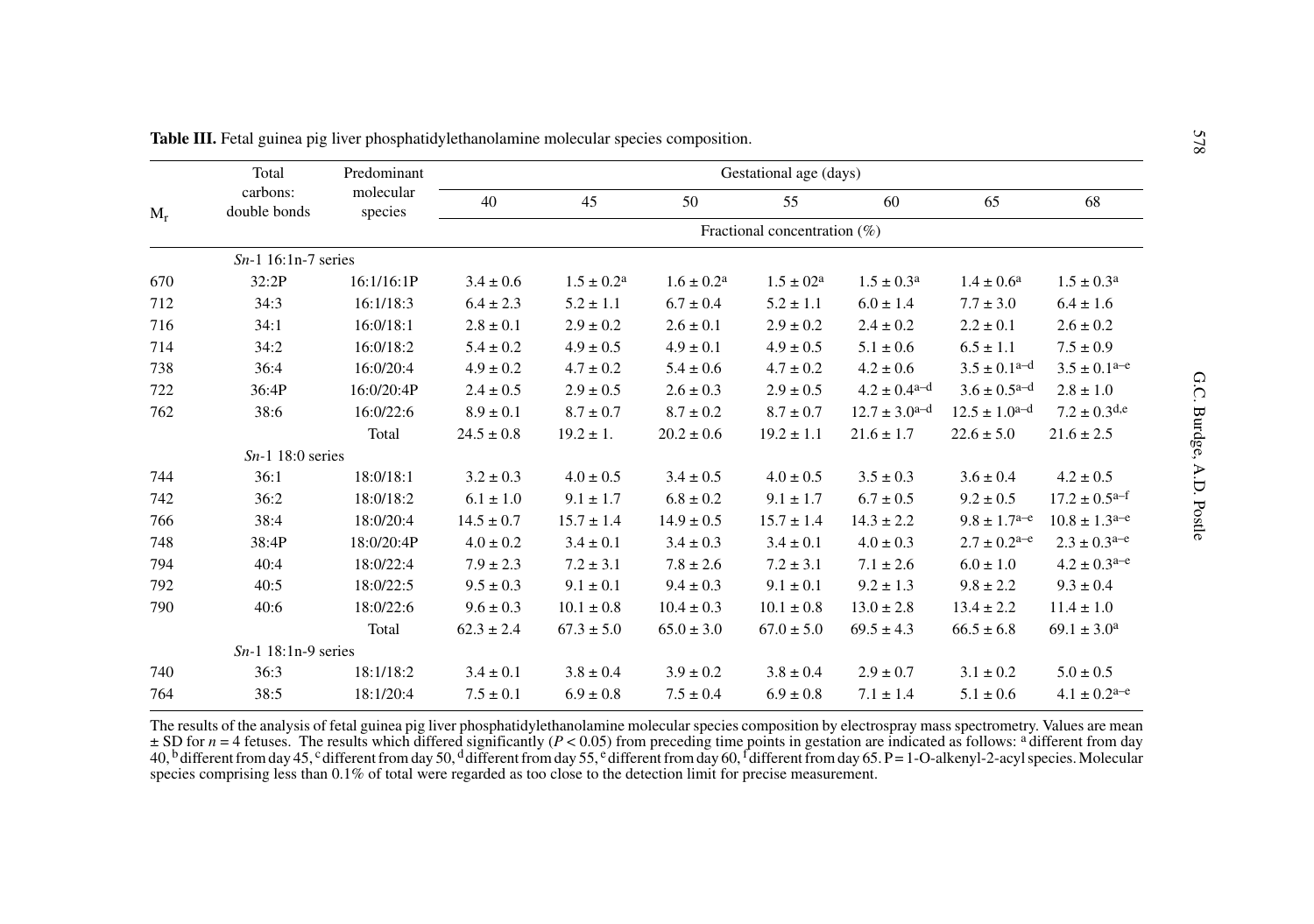| $M_r$ | Total<br>carbons:<br>double bonds | Predominant<br>molecular<br>species | Gestational age (days) |                                 |                              |                               |                              |                             |                             |  |
|-------|-----------------------------------|-------------------------------------|------------------------|---------------------------------|------------------------------|-------------------------------|------------------------------|-----------------------------|-----------------------------|--|
|       |                                   |                                     | 40                     | 45                              | 50                           | 55                            | 60                           | 65                          | 68                          |  |
|       |                                   |                                     |                        | Fractional concentration $(\%)$ |                              |                               |                              |                             |                             |  |
|       | $Sn-1$ 16:0 series                |                                     |                        |                                 |                              |                               |                              |                             |                             |  |
| 756   | 32:0                              | 16:0/16:0                           | $6.1 \pm 1.7$          | $4.0 \pm 0.2$                   | $3.3 \pm 0.0$                | $2.4 \pm 0.9$                 | $1.5 \pm 2.1$                | $5.1 \pm 2.2$               | $3.1 \pm 0.2$               |  |
| 784   | 34:0                              | 16:0/18:0                           | $2.3 \pm 1.6$          | $2.7 \pm 0.3$                   | $2.2 \pm 0.2$                | $2.5 \pm 0.1$                 | $< 0.01a-d$                  | $< 0.01a-d$                 | $< 0.01a-d$                 |  |
| 754   | 32:1                              | 16:0/16:1                           | $5.9 \pm 1.7$          | $8.4 \pm 0.2$                   | $9.1 \pm 0.1$                | $8.9 \pm 0.2$                 | $8.8 \pm 0.4$                | $5.2 \pm 3.8$               | $5.1 \pm 3.8$               |  |
| 782   | 34:1                              | 16:0/18:1                           | $8.9 \pm 0.6$          | $6.7 \pm 0.3$                   | $6.4 \pm 0.3$                | $5.9 \pm 0.4$                 | $8.1 \pm 0.3$                | $9.3 \pm 0.9$               | $9.4 \pm 0.5$               |  |
| 768   | 34:1A                             | 16:0/18:1A                          | $12.7 \pm 1.9$         | $10.9 \pm 0.8$                  | $11.3 \pm 2.5$               | $10.4 \pm 0.6$                | $11.0 \pm 2.1$               | $9.1 \pm 0.7$               | $8.8\pm0.5$                 |  |
| 780   | 34:2                              | 16:0/18:2                           | $9.4 \pm 0.4$          | $9.3 \pm 0.2$                   | $11.1 \pm 0.4$               | $12.3 \pm 0.9$                | $13.8 \pm 1.6^{\text{a-c}}$  | $17.3 \pm 1.8^{\text{a-e}}$ | $17.2 \pm 1.2^{\text{a-e}}$ |  |
| 806   | 36:3                              | 16:0/20:3                           | $6.3 \pm 0.3$          | $6.9 \pm 0.0$                   | $5.4 \pm 02$                 | $5.5 \pm 0.1$                 | $5.1 \pm 0.2$                | $5.9 \pm 0.4$               | $6.0 \pm 0.7$               |  |
| 804   | 36:4                              | 16:0/20:4                           | $4.9 \pm 0.0$          | $4.6 \pm 0.1$                   | $4.4 \pm 0.2$                | $4.7 \pm 0.1$                 | $4.8\pm0.2$                  | $4.2 \pm 0.2$               | $4.2 \pm 0.4$               |  |
| 828   | 38:6                              | 16:0/22:6                           | $3.8 \pm 0.2$          | $3.4 \pm 0.1$                   | $3.3 \pm 0.1$                | $4.0 \pm 0.1$                 | $4.0 \pm 0.2$                | $3.7 \pm 0.6$               | $4.3 \pm 0.6$               |  |
|       |                                   | Total                               | $60.3 \pm 1.6$         | $56.9 \pm 0.1$                  | $56.5 \pm 1.7$               | $56.7 \pm 0.8$                | $557.2 \pm 2.3$              | $59.8 \pm 3.2$              | $58.3 \pm 3.5$              |  |
|       | $Sn-1$ 18:0 series                |                                     |                        |                                 |                              |                               |                              |                             |                             |  |
| 810   | 36:1                              | 18:0/18:1                           | $6.6 \pm 0.3$          | $6.6 \pm 0.3$                   | $6.4 \pm 0.1$                | $7. \pm 0.1$                  | $6.8 \pm 0.3$                | $7.8 \pm 0.8$               | $7.7 \pm 0.1$               |  |
| 808   | 36:2                              | 18:0/18:2                           | $14.8 \pm 0.2$         | $16.9 \pm 0.3$                  | $19.4 \pm 0.3^{a,b}$         | $19.2 \pm 0.4$ <sup>a,b</sup> | $19.3 \pm 1.2^{a,b}$         | $21.3 \pm 1.8^{a,b}$        | $21.7 \pm 0.8^{a,b}$        |  |
| 832   | 38:4                              | 18:0/20:4                           | $7.8 \pm 0.2$          | $7.8 \pm 0.1$                   | $6.8 \pm 0.3$                | $7.3 \pm 0.2$                 | $7.1 \pm 0.4$                | $4.3 \pm 0.7^{\text{a-e}}$  | $4.7\pm1.0^{\mathrm{a-e}}$  |  |
| 856   | 40:6                              | 18:0/22:6                           | $4.4 \pm 0.2$          | $4.5 \pm 0.2$                   | $4.5 \pm 0.2$                | $6.2 \pm 0.1^{\text{a-c}}$    | $6.0 \pm 0.2^{\text{a-c}}$   | $3.8 \pm 0.9^{d,e}$         | $4.4 \pm 1.0^{d,e}$         |  |
|       |                                   | Total                               | $39.7 \pm 1.6$         | $41.1 \pm 0.2$                  | $41.3 \pm 1.5$               | $43.3 \pm 0.8$                | $42.8 \pm 2.3$               | $40.1 \pm 3.2$              | $41.7 \pm 3.5$              |  |
|       | $Sn-1$ 18:1n-9 series             |                                     |                        |                                 |                              |                               |                              |                             |                             |  |
| 830   | 38:5                              | 18:1/20:4                           | $6.0 \pm 0.6$          | $5.2 \pm 0.1$                   | $4.1 \pm 0.4$ <sup>a,b</sup> | $3.6 \pm 0.3^{a,b}$           | $3.6 \pm 0.2$ <sup>a,b</sup> | $2.9 \pm 0.6^{a,b}$         | $3.2 \pm 0.6^{a,b}$         |  |

Table IV. Fetal guinea pig plasma phosphatidylcholine molecular species composition.

The results of the analysis of fetal guinea pig plasma phosphatidylcholine molecular species composition by electrospray mass spectrometry. Values are mean  $\pm$  SD for  $n = 4$  fetuses. The results which differed significan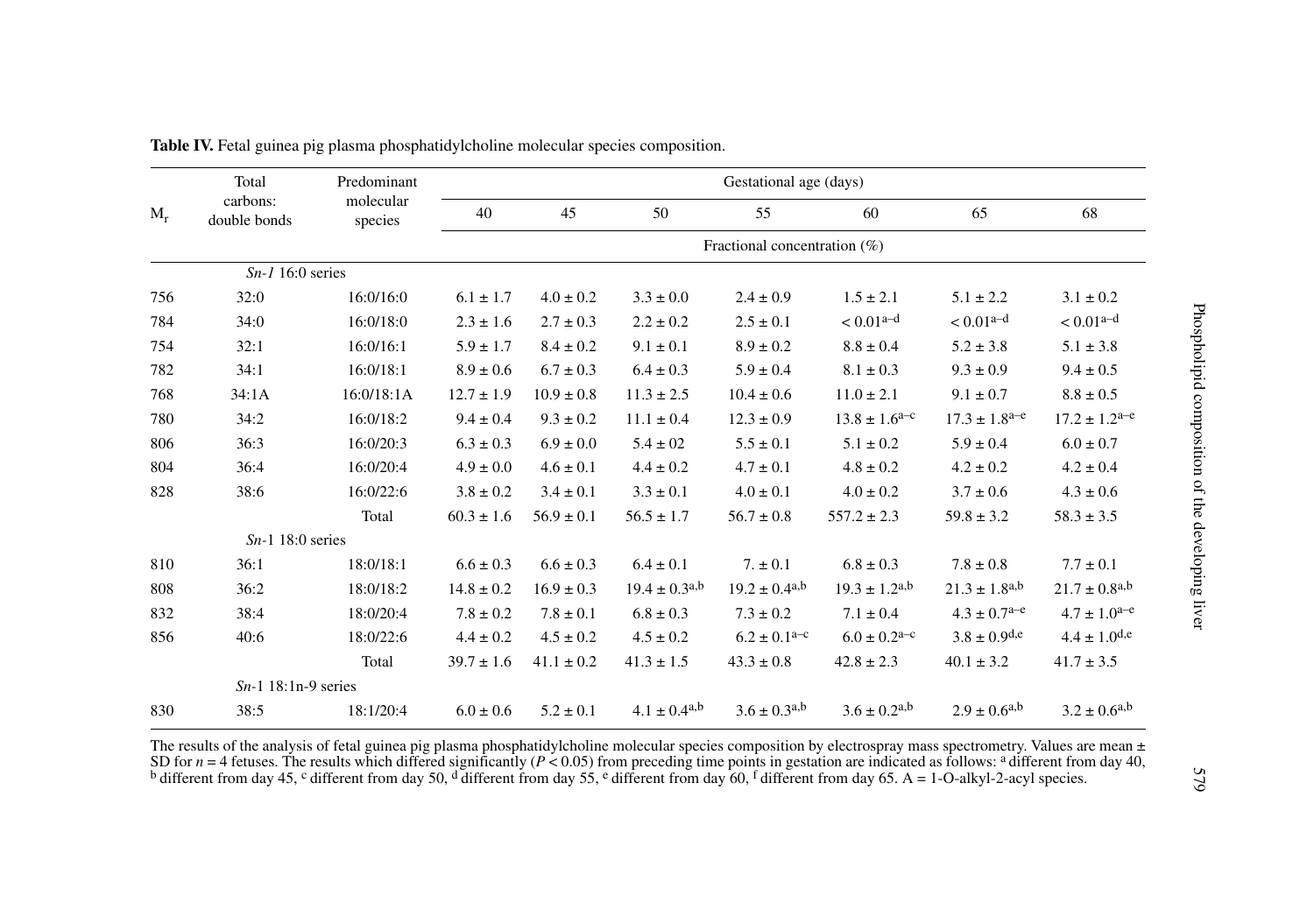[12], the present results indicate that the proportion of 22:6n-3 in the lipid bilayer decreased, primarily due to the substantial increase in the fractional concentration of  $18:2n-6$ 

The results of this study show that an increasing gestational age was accompanied by specific changes to the phospholipid molecular species composition of fetal guinea pig liver and plasma, in particular altered fractional concentrations of linoleic acid-containing species and ether phospholipids. There was no significant change in the fractional concentration of 18:2n-6-containing molecular species in maternal plasma PC between 35 and 68 days of gestation [12]. This suggests that the relative availability of linoleic acid within plasma phospholipid for transfer to the fetus did not change during this period. Fetal liver maturation was associated with an increase in the concentration of *sn-*2 18:2n-6 PC and PE species, although the precise timing of such changes was dependent upon whether 16:0 or 18:0 was esterified at the *sn*-1 position. One possible explanation is that the incorporation of 18:2n-6 into fetal liver PC and PE reflects developmental changes to the biosynthesis of these phospholipids independent of maternal supply. Although it is possible that there may be selective modifications to the 18:2n-6 content of other maternal lipid classes which may increase 18:2n-6 availability to the fetus, such adaptations would not explain the differential changes in the *sn*-1 16:0 and *sn*-1 18:0 species between PC and PE.

There were specific changes in the concentrations of 1-O- alkyl-2-acyl PC species and 1-O-alkenyl-2-acyl PE species. Since ether phospholipid biosynthesis occurs in peroxisomes [22], the maturation-associated changes to the concentrations of ether lipids in the fetal liver, including differential effects on 1-O-16:0 1-O-18:0 etherlinked species, cannot be attributed to variations in the maternal fatty acid supply. The decrease in the concentrations of 1-Oalkyl or alkenyl species may reflect a generalised down-regulation of peroxisomal function or decreased alkyl dihydroxyacetonephosphate (DHAP) synthase or acyl/alkyl DHAP reductase activities. Overall, these data support the hypothesis that the maturation of the fetal liver is associated with programmed changes to membrane phospholipids which are independent of maternal fatty acid supply.

The developmental changes in the molecular species composition of plasma PC, primarily VLDL, reflected that of hepatic PC. This suggests that the composition of PC destined for incorporation into cell membranes or secretion was regulated by the same developmental processes and/ or was derived from the same pool. Transport of LCPUFA by plasma PC may represent an important mechanism for the supply of these fatty acids to peripheral tissues. Thus changes to fetal plasma PC molecular species composition during gestation may provide one means of regulating or facilitating the supply of specific fatty acids to meet the demands of developing tissues.

Selective changes in phospholipid molecular species composition have been reported previously in developing lungs [10] and brains [9] and are thus in general agreement with the present data. Phospholipid composition is the net result of the specificity of biosynthesis de novo, acyl remodelling pathways and differential turnover of individual molecular species. In the adult rat [23, 24] and adolescent monkey [25] phospholipid composition is modified dramatically by changes in hormonal status. It is possible that, at least in part, the developmental changes in the guinea pig liver phospholipid composition may reflect alterations to the hormonal status of the intra-uterine environment.

The functional significance of developmental changes to hepatic phospholipid composition remains to be determined. Modifications of the fatty acid composition of cell membranes is associated with altered function of integral membrane proteins [1, 2, 26]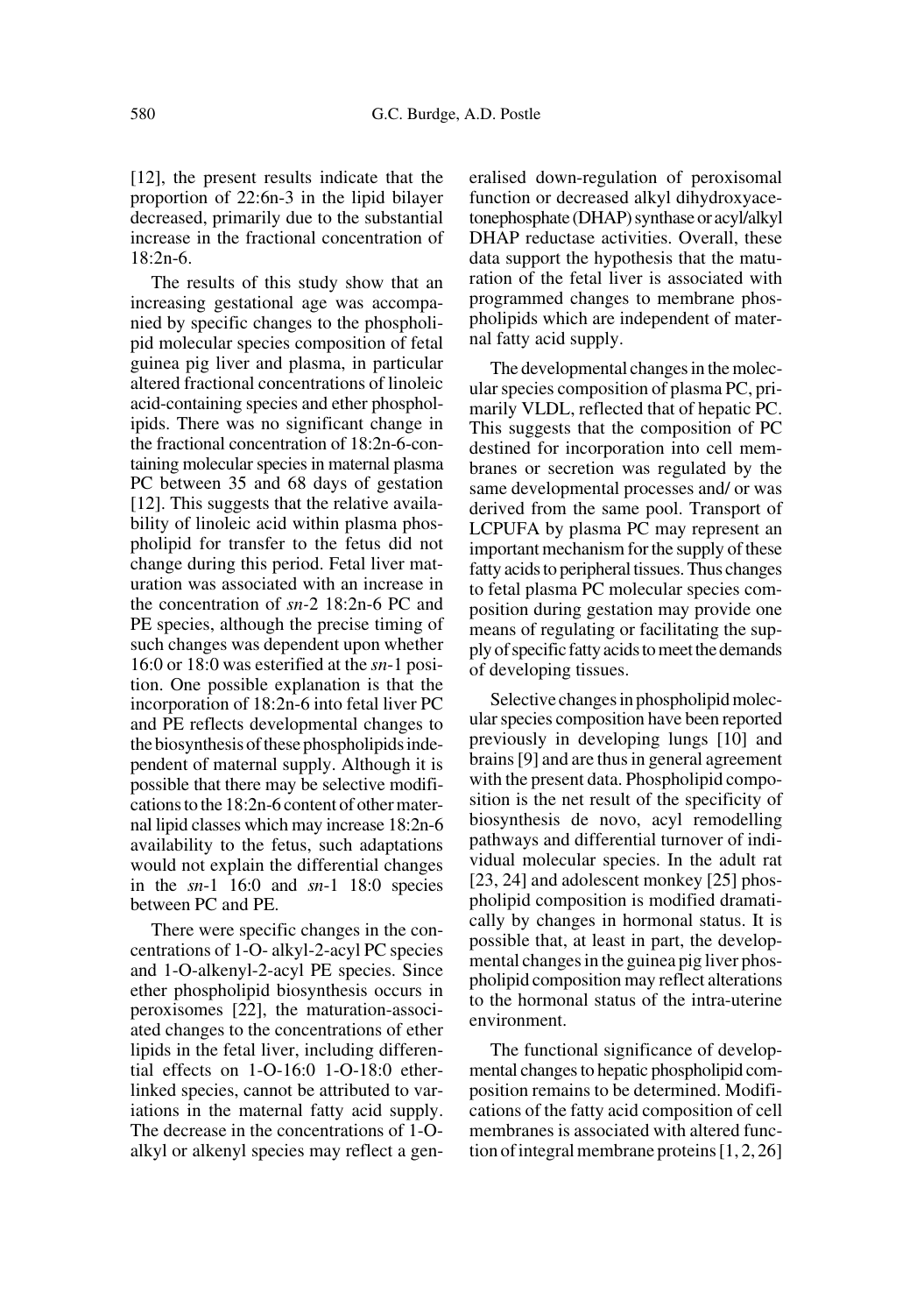and the production of lipid mediators including eicosanoids. Thus developmental changes in the phospholipid molecular species composition of hepatic membranes may modify signalling mechanisms. 1-O-alkyl-2-acyl PC and 1-O-alkenyl-2-acyl PE are important regulators of cell function. For example, alkyl/acyl PC is a substrate for the synthesis of the platelet activating factor which, in turn, regulates cell growth and differentiation [27, 28]. Since higher alkyl/acyl PC concentrations are associated with active hepatic cell division, the decrease in the concentrations of total PC and PE etherlinked species in maturing fetal liver may be associated with a reduction in cell division.

These results indicate that the composition of hepatic and plasma phospholipids is programmed during development. One possible interpretation of postnatal changes in the human liver phospholipid molecular species [13] and plasma fatty acid [14–16] compositions, in addition to the effects of commencement of oral feeding, is changes to the specificity of fetal hepatic phospholipid biosynthesis. If so, it will then be important to determine the mechanism which regulates developmental changes to hepatic phospholipid metabolism and the effect of variations in this process between individuals on tissue maturation and subsequent function.

#### **REFERENCES**

- [1] Litman BJ, Mitchell DC. A role for phospholipid polyunsaturation in modulating membrane protein function. Lipids 1996, 31 (Suppl): S193–S197.
- [2] Mitchell DC, Straume M, Litman BJ. Role of *sn*-1 saturated, *Sn*-2 polyunsaturated phospholipids in control of membrane receptor conformational equilibrium: effects of cholesterol and acyl chain unsaturation on the metarhodopsin Iφ metarhodopsin II equilibrium. Biochemistry 1992, 31: 662–670.
- [3] Bayon Y, Croset M, Daveloose D, Guerbette F, Chirouze V, Viret J, Kader JC, Lagarde M. Effect of specific phospholipid molecular species incorporated in human platelet membranes on thromboxane A2/prostaglandin H2 receptors. J Lipid Res 1995, 36: 47–56.
- [4] Burdge GC, Hunt AN, Postle AD. Mechanisms of hepatic phosphatidylcholine synthesis in adult rat: effects of pregnancy. Biochem J 1994, 303: 941–947.
- [5] Burdge GC, Kelly FJ, Postle AD. Synthesis of phosphatidylcholine in guinea-pig fetal lung involves acyl remodelling and differential turnover of individual molecular species. Biochim Biophys Acta 1993, 1166: 251–257.
- [6] Burdge GC, Kelly FJ, Postle AD. Mechanisms of hepatic phosphatidylcholine synthesis in the developing guinea pig: contributions of acyl remodelling and of N-methylation of phosphatidylethanolamine. Biochem J 1993*,* 290: 67–73.
- [7] Samborski RW, Ridgway ND, Vance DE. Evidence that only newly made phosphatidylethanolamine is methylated to phosphatidylcholine and that phosphatidylethanolamine is not significantly deacylated-reacylated in rat hepatocytes. J Biol Chem 1990, 265: 18322–18329.
- [8] Ridgway ND, Vance DE. Specificity of rat hepatic phosphatidylethanolamine N-methyltransferase for molecular species of diacyl phosphatidylethanolamine. J Biol Chem 1988, 263: 16856–16863.
- [9] Burdge GC, Postle AD. Phospholipid molecular species composition of developing fetal guinea pig brain. Lipids 1995, 30: 719–724.
- [10] Hunt AN, Kelly FJ, Postle AD. Developmental variation in whole human lung phosphatidylcholine molecular species: a comparison with guinea pig and rat. Early Hum Dev 1991*,* 125, 157–171.
- [11] Vance JE, Vance DE. The role of phosphatidylcholine biosynthesis in the secretion of lipoproteins from hepatocytes. Can J Biochem Cell Biol 1985, 63: 870–881.
- [12] Burdge GC, Postle AD. Hepatic phospholipid molecular species in the guinea pig. Adaptations to pregnancy. Lipids 1994, 29: 259–264.
- [13] Postle AD, Al MD, Burdge GC, Hornstra G. The composition of individual molecular species of plasma phosphatidylcholine in human pregnancy. Early Hum Dev 1995, 43: 47–58.
- [14] Carlson SE, Rhodes PG, Rao VS, Goldgar DE. Effect of fish oil supplementation on the n-3 fatty acid content of red blood cell membranes in preterm infants. Pediatr Res 1987, 21: 507–510.
- [15] Maurage C, Guesnet P, Pinault M, Rochette de Lempdes J, Durand G, Antoine J, Couet C. Effect of two types of fish oil supplementation